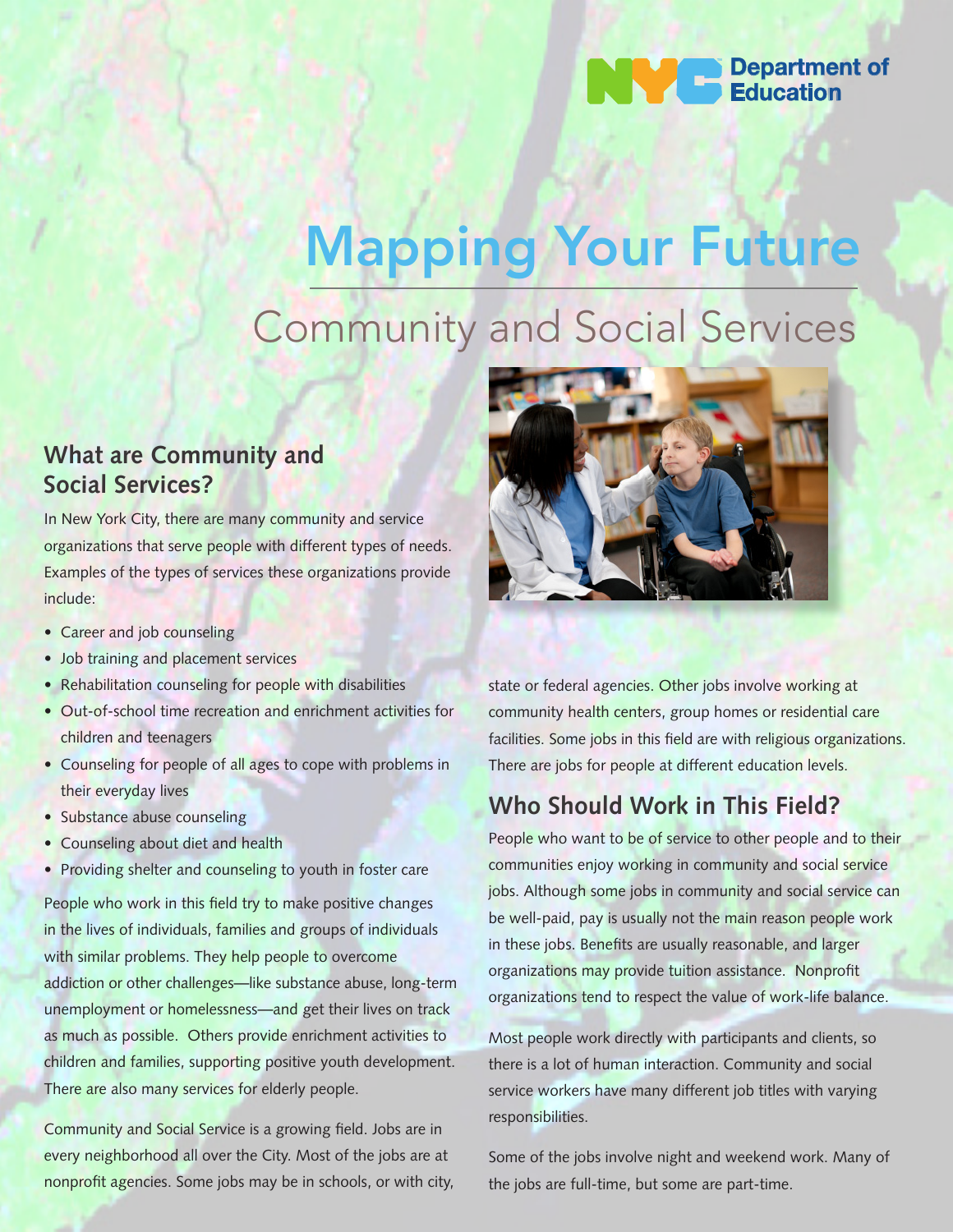## Direct Service Occupations

## INCREASING LEVELS OF EDUCATION/TRAINING REQUIRED

## High School Diploma/ Equivalent and Training

#### Developmental Disabilities Aide

#### DUTIES:

**Provide day-to-day care helping people with disabilities with their basic health, safety and care needs, including eating, bathing and dressing.**

PAY RANGE: **\$23,000 to \$33,000 per year**

#### Child Care Worker

#### DUTIES:

**Care for children when parents and other family members are not available. Care for children's basic needs, such as bathing and feeding. Some help children prepare for kindergarten, and many help older children with homework.**

PAY RANGE: **\$19,000 to \$29,000 per year or \$9 to \$14 per hour**

#### Social Service Assistant

DUTIES:

**Help people get through difficult times or get additional support. Help other workers, such as social workers, and help clients find benefits or community services.**

PAY RANGE: **\$21,000 to \$52,000 per year or \$10 to \$15 per hour**

## Van Driver

#### DUTIES:

**Operate wheelchair accessible customized mini-van. Ensure that passengers are picked up and arrive at locations safely. Help special populations, such as people with disabilities and senior citizens.**

PAY RANGE: **\$22,000 to \$47,000 per year or \$11 to \$22 per hour**

## Post-High School Certificate or Associate Degree

#### Recreation Assistant/ Activity Specialist

#### DUTIES:

**Direct activities for program participants that may include cultural and recreational activities, sports, and quiet games. May carry out other tasks as directed by a manager.**

PAY RANGE: **\$19,000 to \$35,000 per year or \$9 to \$17 per hour**

#### Job Coach

DUTIES:

**Provide individual assistance and guidance to people with developmental disabilities, mental illness, visual impairment, or another major disability with the mission of obtaining and retaining employment.**

PAY RANGE: **\$22,000 to \$40,000 per year**

#### Program Assistant

DUTIES:

**May direct high volume of calls, perform data entry, maintain personnel records and volunteer schedules, perform bookkeeper's responsibilities, maintain inventory of office supplies, and prepare correspondence. Needs ability to multi-task and set priorities.** 

PAY RANGE: **\$27,000 to \$45,000 per year**

#### Intake Specialist

#### DUTIES:

DUTIES:

**Determine eligibility of people applying to receive assistance from government programs and agencies, such as welfare, unemployment benefits, social security and public housing. Provide benefit counseling.**

PAY RANGE: **\$26,000 to \$40,000 per year**

#### Substance Abuse Counselor



**Counsel and advise people with drug, alcohol, or tobacco addictions. May communicate with families and engage in prevention programs. Duties may include assessing degree of dependency, conducting orientation, developing treatment plans, and planning follow-up care for discharged clients.**

PAY RANGE: **\$30,000 to \$48,000 per year**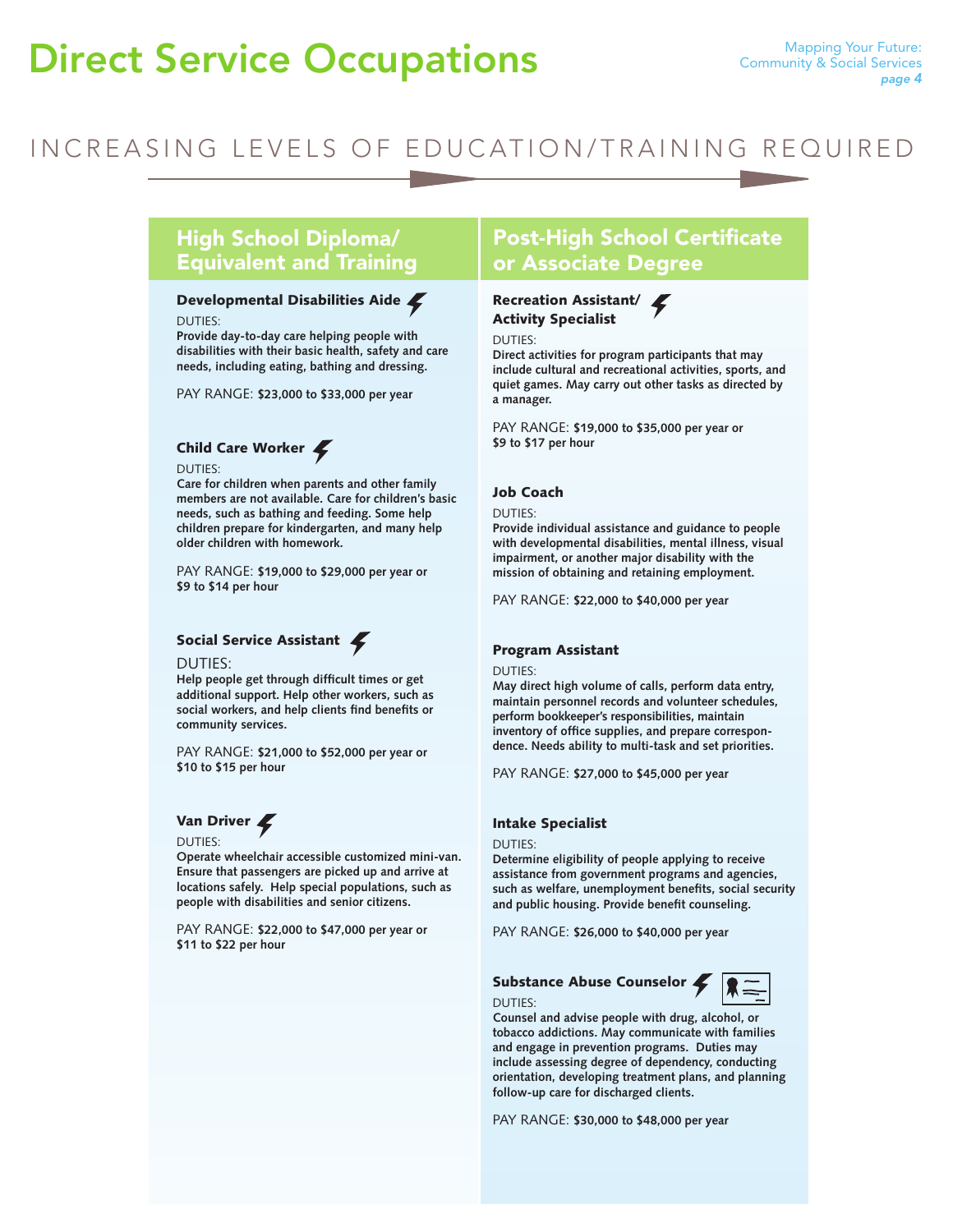## Put Yourself on the Map: How to Use This Brochure

Like any map, this Career Map helps you find your way to new places – in this case, a bunch of careers within one specific industry. (An industry is a loosely defined area of businesses engaged in similar work.) As you read, ask yourself: what different kinds of jobs are there? How does one job lead to the next? Which ones will I like? How much money can I earn, and how long will it take me to get there? What kind of training do I need?

One of the best ways to find a satisfying career is to get clear about your personal interests and strengths. What do you most enjoy doing? What do your friends, teachers, parents say you do best? Do you prefer to work with people, ideas or things? Do you want to be in charge, or work alongside your peers? Which of these jobs will let you be your best?

Once you've found a path that sounds like a good fit, it's time to test it out. Find someone who works in the industry – ask your friends, parents, teachers and neighbors if they can introduce you. Ask if they are willing to talk with you for a few minutes. This is called an "informational interview." You're not asking them to find you a job; you're only asking to listen and learn about their experience. If you ask in a professional manner, many people are happy to speak with you. (If you're nervous about this, ask a teacher, guidance counselor or parent to help.)

**Find someone who works in the industry – ask your friends, parents, teachers and neighbors if they can introduce you.**

Before you meet with this person, reread the brochure and write down any questions you have, for example:

- $\blacksquare$  What do you spend your day doing in this job?
- $\blacksquare$  How did you get started in this field?
- $\blacksquare$  How much reading, writing or math do you do in your job?
- $\blacksquare$  How do people dress at the work place?
- $\blacksquare$  Do you have a routine set of tasks you do every day or do you do something different every day?
- $\blacksquare$  Do you work the same schedule every week, or does it change?
- $\blacksquare$  What courses would I take in high school or college to prepare for this job?
- $\blacksquare$  What is my next step after high school if I am interested in this field?
- $\blacksquare$  Where can I find people who can help me learn more about this field?

Make sure to send a thank you note, and in no time you'll be on your way. For more information about this industry and many others, you can visit www.careerzone.ny.gov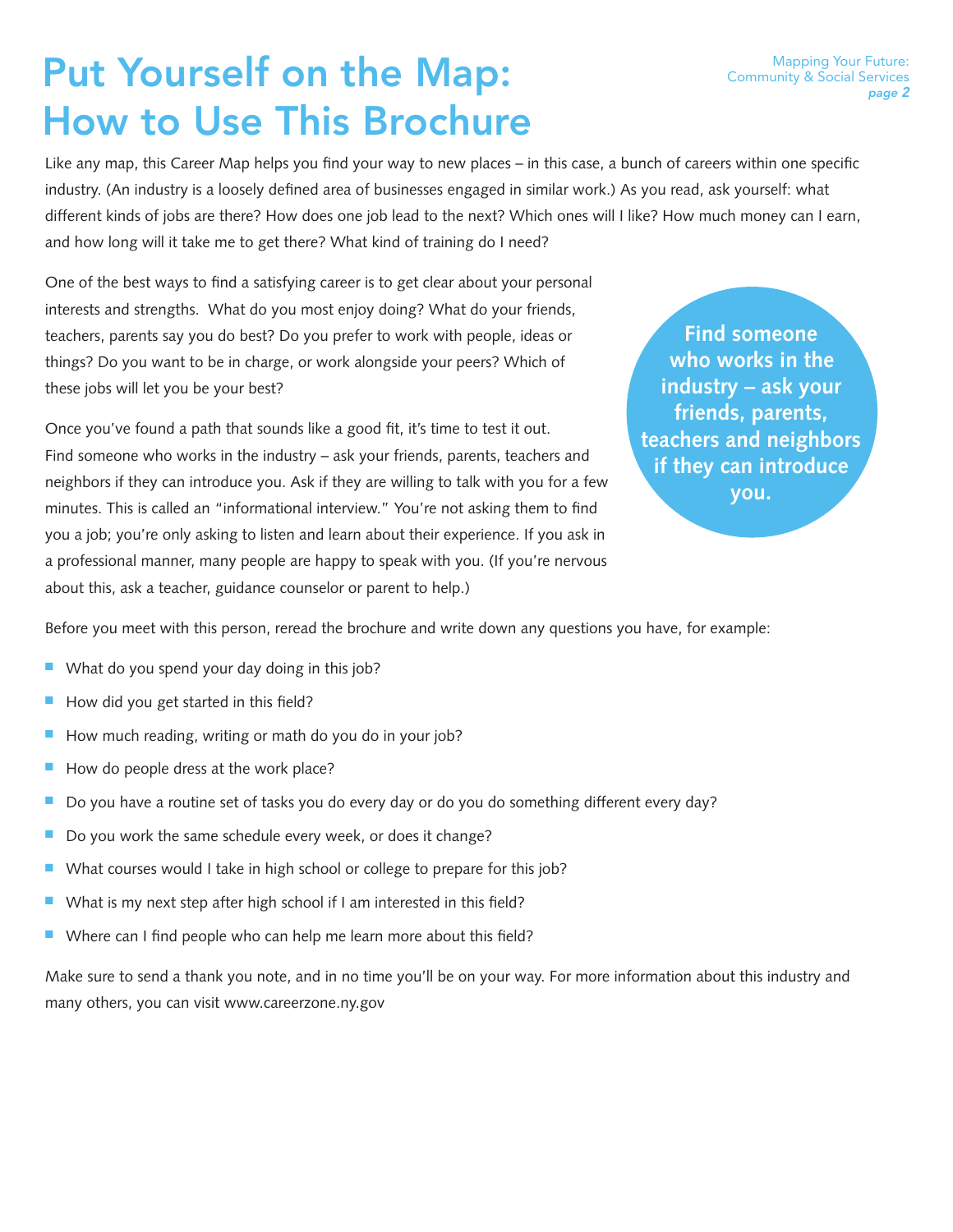## **Direct Service Occupations continued** Community & Social Services

## INCREASING LEVELS OF EDUCATION/TRAINING REQUIRED

### Pre-School Teacher

#### DUTIES:

**Teach preschool-aged children in activities designed to promote social, physical and intellectual growth needed for primary school. May work in preschool, day care center or other child development facility. May be required to hold State certification.**

PAY RANGE: **\$25,000 to \$49,000 per year**

## Job Developer

DUTIES:

**Develop employment opportunities and place participants into jobs appropriate to their skills and experience. Act as liaison to employers to create and maintain opportunities for program participants to enter the workforce.** 

PAY RANGE: **\$40,000 to \$50,000 per year**

#### Career Counselor

DUTIES:

**Help young people and adults in the process of making career decisions by helping them choose a career or educational program.**

PAY RANGE: **\$30,000 to \$50,000 per year**

## Bachelor's Degree Graduate or Professional Degree

#### Mental Health Counselor 4



**Help people manage or overcome mental and emotional conditions and problems with their family and relationships. Listen to clients and ask questions to help clients understand their problems and develop strategies to improve their lives. Some counselors may specialize in particular fields, such as family or marriage counseling.**

PAY RANGE: **\$30,000 to \$52,000 per year**

Social Worker DUTIES:

DUTIES:

DUTIES:



**Help people solve and cope with problems in their everyday lives. Diagnose and treat mental, behavioral and emotional issues.**

PAY RANGE: **\$33,000 to \$58,000 per year**

#### Rehabilitation Counselor





**Help people with emotional and physical disabilities to live independently. Help clients overcome personal, social and professional effects of disabilities as they relate to employment or independent living.**

PAY RANGE: **\$30,000 to \$48,000 per year**

|                                                                                                               | $\blacktriangleright$ Expected to grow faster than average between now and 2020.                                                                                                                   |  |  |  |  |
|---------------------------------------------------------------------------------------------------------------|----------------------------------------------------------------------------------------------------------------------------------------------------------------------------------------------------|--|--|--|--|
| $ \mathbf{k}=$                                                                                                | Licensing or certification required.                                                                                                                                                               |  |  |  |  |
|                                                                                                               | <b>Pay Range</b> The pay range reflects typical pay from entry level to experienced.<br>The higher pay takes many years to reach and development of<br>significantly greater skills and knowledge. |  |  |  |  |
|                                                                                                               | Jobs that are primarily part-time are expressed as hourly pay; jobs<br>that are primarily full-time are shown with annual pay. Those that<br>could be either are shown both ways.                  |  |  |  |  |
|                                                                                                               | <b>Education</b> Minimum education and experience requirements.<br>This may vary from employer to employer.                                                                                        |  |  |  |  |
| This flyer highlights jobs in the sector projected to have<br>the same or more openings between now and 2020. |                                                                                                                                                                                                    |  |  |  |  |
|                                                                                                               |                                                                                                                                                                                                    |  |  |  |  |

#### MAD VEV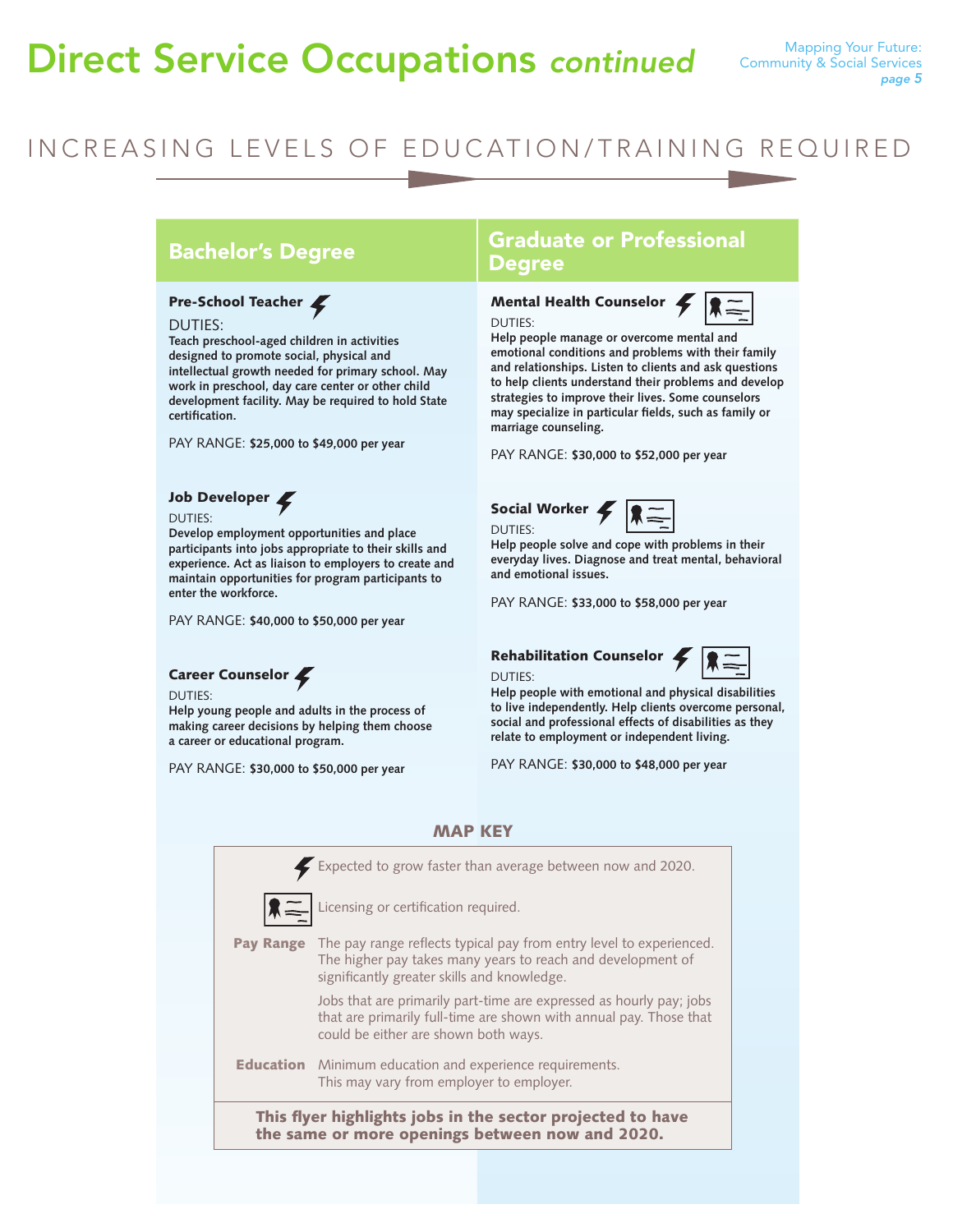# Community & Social Services Types of Employment *page 3*

|                                          | <b>HOURS/WEEK</b>        | <b>SCHEDULE</b>       | <b>WAGE/SALARY</b>                                         | <b>PAYMENT</b>                                                    | <b>COMMON</b><br><b>BENEFITS</b>                                              |
|------------------------------------------|--------------------------|-----------------------|------------------------------------------------------------|-------------------------------------------------------------------|-------------------------------------------------------------------------------|
| <b>Full-Time</b>                         | Usually 35+              | Steady                | Annual                                                     | Weekly or<br>bi-weekly                                            | Paid sick leave,<br>vacation time.<br>health insurance,<br>retirement savings |
| Part-Time                                | Usually <35              | May vary              | Hourly                                                     | Weekly or<br>bi-weekly                                            | Usually none                                                                  |
| <b>Temp</b>                              | As needed by<br>employer | May vary              | Hourly                                                     | Weekly or<br>bi-weekly                                            | Usually none                                                                  |
| <b>Per Diem</b>                          | As needed by<br>employer | Daily or<br>Per Shift | Hourly                                                     | Weekly or<br>bi-weekly                                            | Usually none                                                                  |
| Self-employed<br>aka<br><b>Freelance</b> | Varies                   | Varies                | Negotiate rate of<br>pay with client                       | Upon completion<br>of work or on a<br>schedule of<br>deliverables | None: must pay own<br>taxes and health<br>insurance                           |
| Union                                    |                          |                       | Typically higher than<br>comparable<br>non-union positions |                                                                   | As negotiated by<br>the union with the<br>employer on behalf<br>of members    |

### **What are some sample career paths that people can follow?**

People move up by getting more experience and education. Because the field is so big and varied, there are many different types of career paths. Someone can start as a child care worker and become a pre-school teacher. Some people begin as developmental disabilities aides and can become job coaches and eventually, with a lot more education, rehabilitation counselors. Someone can begin as a recreation assistant and eventually move into a supervisory position. There are many different types of counseling jobs, and it is possible to move from counseling in one area to counseling in another. Some counselors become social workers.

With experience, it is also possible to move into manager and other administrator positions. Many non-profit organizations promote from within. As they advance, people can also move from one organization to another or between the public and non-profit sectors. The top position in an agency is most commonly called Executive Director.

#### **For more information on careers in this industry:**

http://www.bls.gov/ooh/community-and-social-service/home.htm http://www.earlychildhoodnyc.org/education/credentials.cfm

#### **For information about the DOE CTE Programs:**

http://schools.nyc.gov/ChoicesEnrollment/CTE/Parentsandstudents/default.htm http://CTECouncil.org

#### **Where can I get additional general information on careers?**

For careers in New York State: www.careerzone.ny.gov For general career information, including videos of nearly 550 careers: www.acinet.org For general career information: www.bls.gov/k12/

**Office of Postsecondary Readiness (OPSR) New York City Department of Education 52 Chambers Street New York, NY 10007**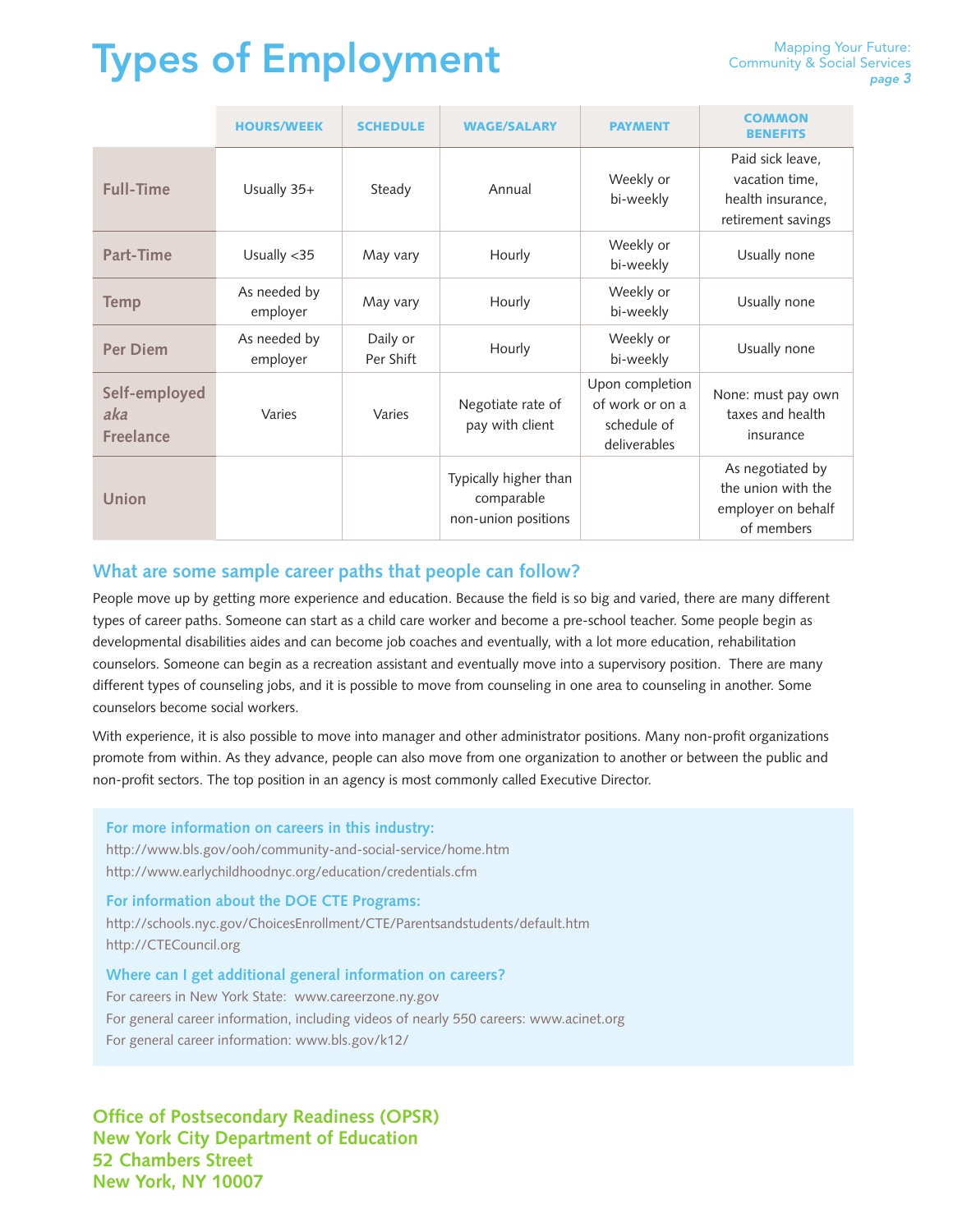## Administration and Support **Occupations**

## INCREASING LEVELS OF EDUCATION/TRAINING REQUIRED

### High School Diploma/ Equivalent and Training

### Receptionist

#### DUTIES:

**Greet and assist visitors and callers in a prompt, courteous and accurate manner and direct them to appropriate resources/individuals in the agency. Perform general office functions, such as typing, filing, copying, faxing, answering telephones, and taking accurate messages.**

PAY RANGE: **\$22,000 to \$35,000 per year**

#### Handyperson

#### DUTIES:

**Maintain physical upkeep of facility. Assist the superintendent in maintaining and repairing building components, such as boilers, plumbing, and wiring. Clean building and remove trash.**

PAY RANGE: **\$20,000 to \$39,000 per year**

### Security Guard

#### DUTIES:

**Guard, patrol, and monitor premises to ensure security and prevent theft. Check ID cards at entrance to make sure that only authorized persons enter premises. Sign in visitors. Respond to all emergencies.**

PAY RANGE: **\$19,000 to \$35,000 per year or \$9 to \$17 per hour**

### Post-High School Certificate or Associate Degree

#### Facilities Superintendent

#### DUTIES:

**Assist the Facilities Manager in organizing and maintaining clean, safe, efficient and orderly premises. Maintain heating, cooling and plumbing systems. Perform minor carpentry, electrical and locksmith repairs. Create and maintain control of inventory, including ordering, receiving, and distributing janitorial supplies.**

PAY RANGE: **\$27,000 to \$45,000 per year**

#### Bookkeeping, Accounting, and Auditing Clerk

#### DUTIES:

**Ensure completeness of financial records. Use computers and accounting software to input, store, and analyze information. May also check the correctness and completeness of entries and calculations recorded by co-workers.**

PAY RANGE: **\$26,970 to \$44,920 per year**



**Install, diagnose, repair, maintain, and upgrade all PC** 

**hardware and equipment. Troubleshoot problem areas (in person, by telephone, by remote desktop control or via e-mail) in a timely and accurate fashion, and provide end-user assistance where required.**

PAY RANGE: **\$40,000 t0 \$68,000 per year**